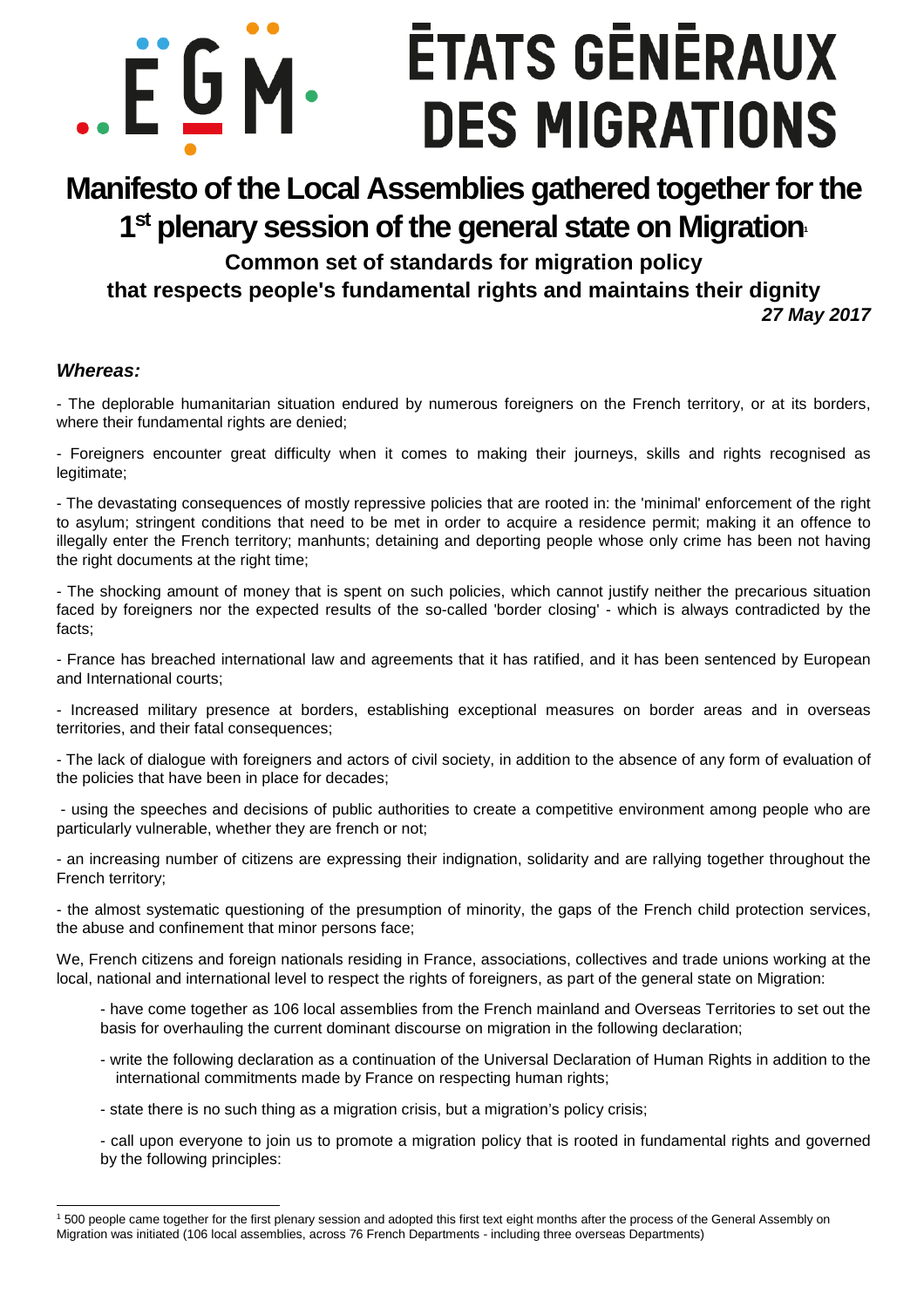## **1. A dignified reception of new arrivals**

1-1 Establish public facilities for primary housing with a human dimension throughout France, where people who have arrived in France can freely go;

These facilities should be based on the following principles:

1-2 Unconditional welcome;

1-3 Specialised care for the most vulnerable;

1-4 Accommodation, the obligation to give immediate shelter and provide means of subsistence;

1-5 Information on opportunities on the territory, administrative rights, steps that need to be taken, while considering every person's own plans.

#### **2. Respecting the right to asylum effectively and no longer using a screening process**

2-1 There is a need to provide effective international protection to people who are threatened by persecution, in particular by:

2-2 Stopping to send people back to their country of entry in the European Union;

2-3 Removing with fast-track procedures;

2-4 Abandoning the concept of safe countries of origin;

2-5 Including more criteria to make refugee status more accessible, taking into the account the extremely numerous reasons for forced exile;

2-6 Rejecting any measure that stops potential refugees from having their application assessed fairly and having the means to appeal a refusal from the French Office for the Protection of Refugees and Stateless Persons (OFPRA).

2-7 The right to asylum should never be used as a screening method, whereby a distinction is made between people who 'intend' to settle in France and other people who are deemed 'economic migrants' and thus considered undesirable.

#### **3. Giving equal rights to French and foreign nationals in France**

3-1 Effective observance of fundamental rights and the international texts ratified by France via the following measures:

3-2 Upholding the rights of unaccompanied minors under child protection systems, based on the presumption of minority; taking into account the fact that special attention must be given to the child's best interests in any decision that affects them, whether they be alone or accompanied.

3-3 Removing bone-age testing to determine whether a young person is a minor or not and can thus benefit from child protection services.

3-Putting an end to police controls and racial profiling

3-Putting an end to all forms of confinement and house arrest for illegal entry or stay;

3-6 The right to obtain legal status for all people residing in France

3-7 Work permits for all people who have a document granting them residency (residency permit, certificate showing they have sought asylum, acknowledgement of application for residency), which is granted upon signature of an employment contract and/or the declaration of a working relationship;

3-8 Removing specific criteria for foreign nationals to gain employment or set up an economic activity;

3-9 Providing access to training (language learning, putting children in school, studies, professional training);

3-10 Recognising more equivalent diplomas;

3-11 Removing conditions that restricts the right to family reunification;

3-12 Removing barriers that prevent people from having effective and unconditional access to somatic and mental healthcare, based on common law;

3-13 Respect of the the principle of equality in access to public services at all levels. Unconditional access to